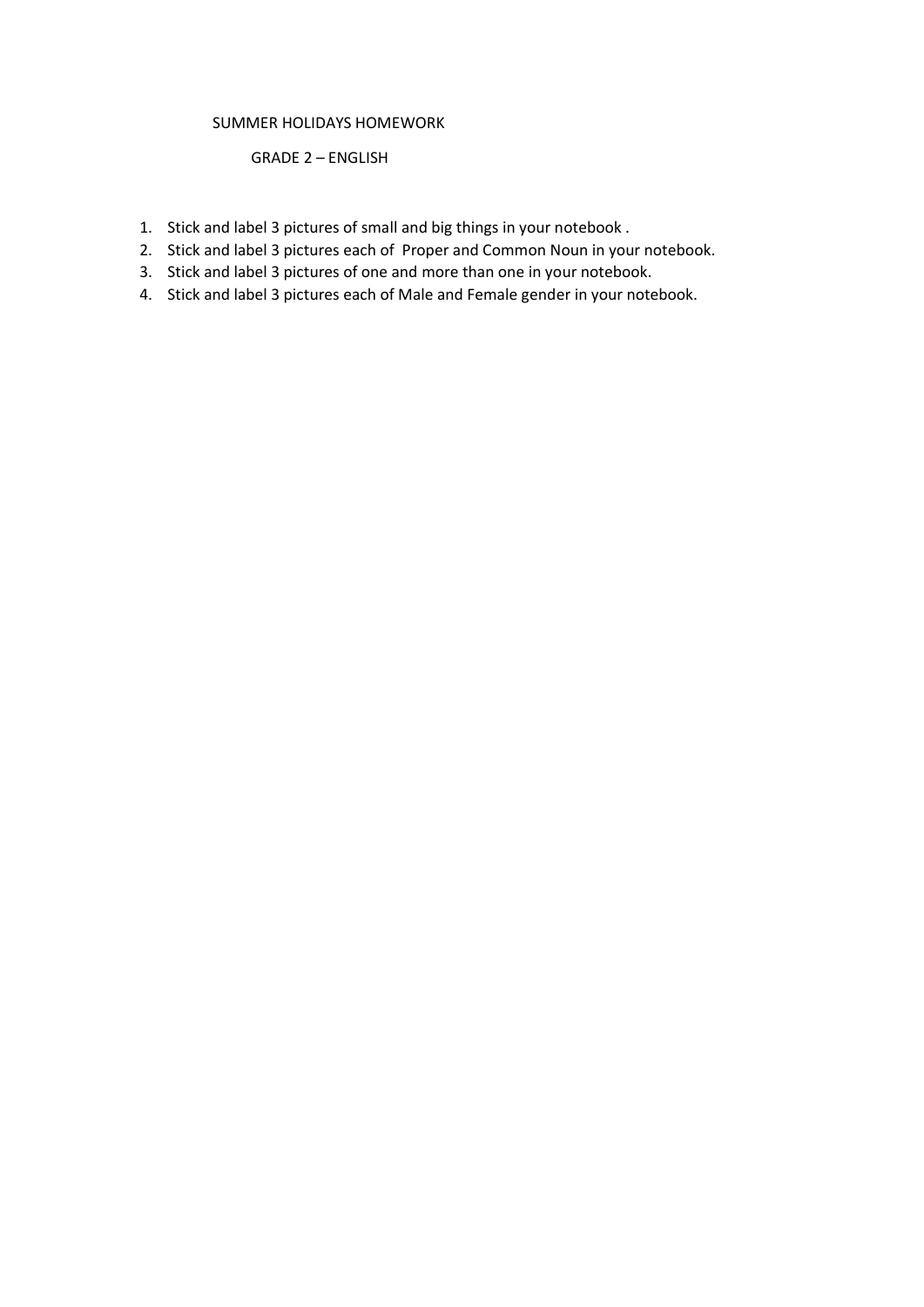# https://whatistheurl.com Name:

## Caterpillars

Caterpillars eat leaves. They have a soft body. They have pine on their body. They breathe through little holes on the sides of their body. They have many friends and they love to play with them.



### 1) What does Caterpillars eat?

b) leaves c) fruits a) chocolate

2) Who has a soft body?

b) cat c) caterpillar a) deer

### 3) Caterpillars have on their body.

b) pine c) horn a) spike

4) Caterpillars breathe through \_\_\_\_\_\_\_\_\_.

c) lungs a) holes b) heart

https://whatistheurl.com

Please visit our site for worksheets and charts https://whatistheurl.com/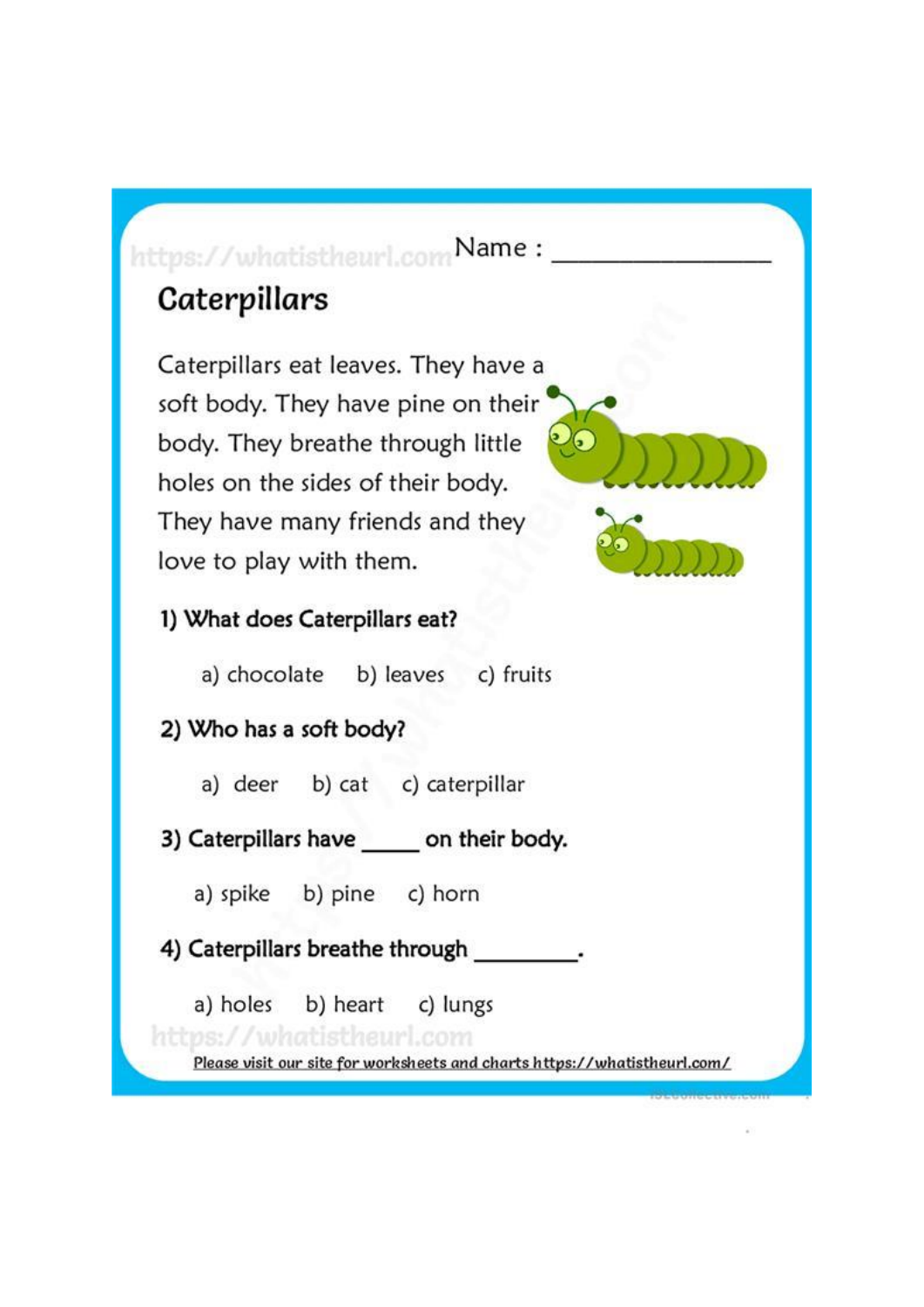5. Take a print out of the above two and do it.

https://whatistheurl.com

Name: 1

Hello friends, My name is Noah. I am 10 years old. I am from New York. I live in an apartment with my parents. I like playing football.



### Q. Answer the following.

- My name is the set of the set of the set of the set of the set of the set of the set of the set of the set of the set of the set of the set of the set of the set of the set of the set of the set of the set of the set of th  $1)$ (a) Lisa (b) Noah (c) John
- 2) I am \_\_\_\_\_\_\_\_\_\_\_\_\_\_\_\_ years old.
	- $(a) 8$   $(b) 9$   $(c) 10$
- I live in an apartment with my [11] .  $3)$ 
	- (a) parents (b) friends (c) cousins
- 4) I like playing \_\_\_\_\_\_\_\_\_\_\_\_\_.
	- (a) chess (b) basketball (c) football

### https://whatistheurl.com

Please visit our site for worksheets and charts https://whatistheurl.com/

6. Draw and colour the picture of a house in your notebook.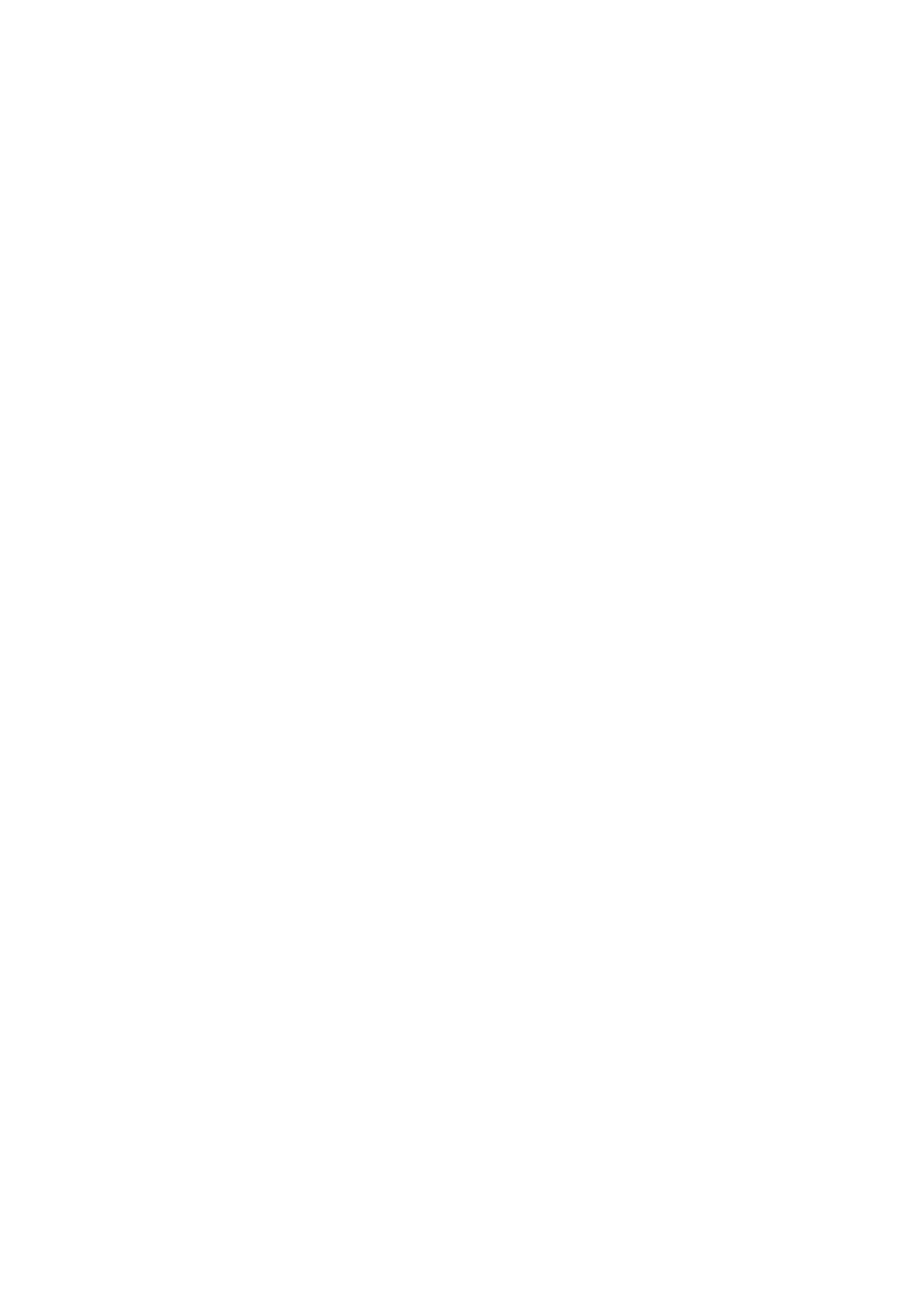

**Grade-** 2

Subject - EVS

# SUMMER VACATION HOLIDAY HOMEWORK

1.Take an empty bottle\ unused plastic box or scrap utensil and plant any available plant in it. Name your plant and take a very good care of it. See your plant growing with you.

2.Cut the picture of healthy food and unhealthy food and paste on the chart paper and write the name.

3.For Improving your handwriting write one page cursive handwriting daily (for 10 days).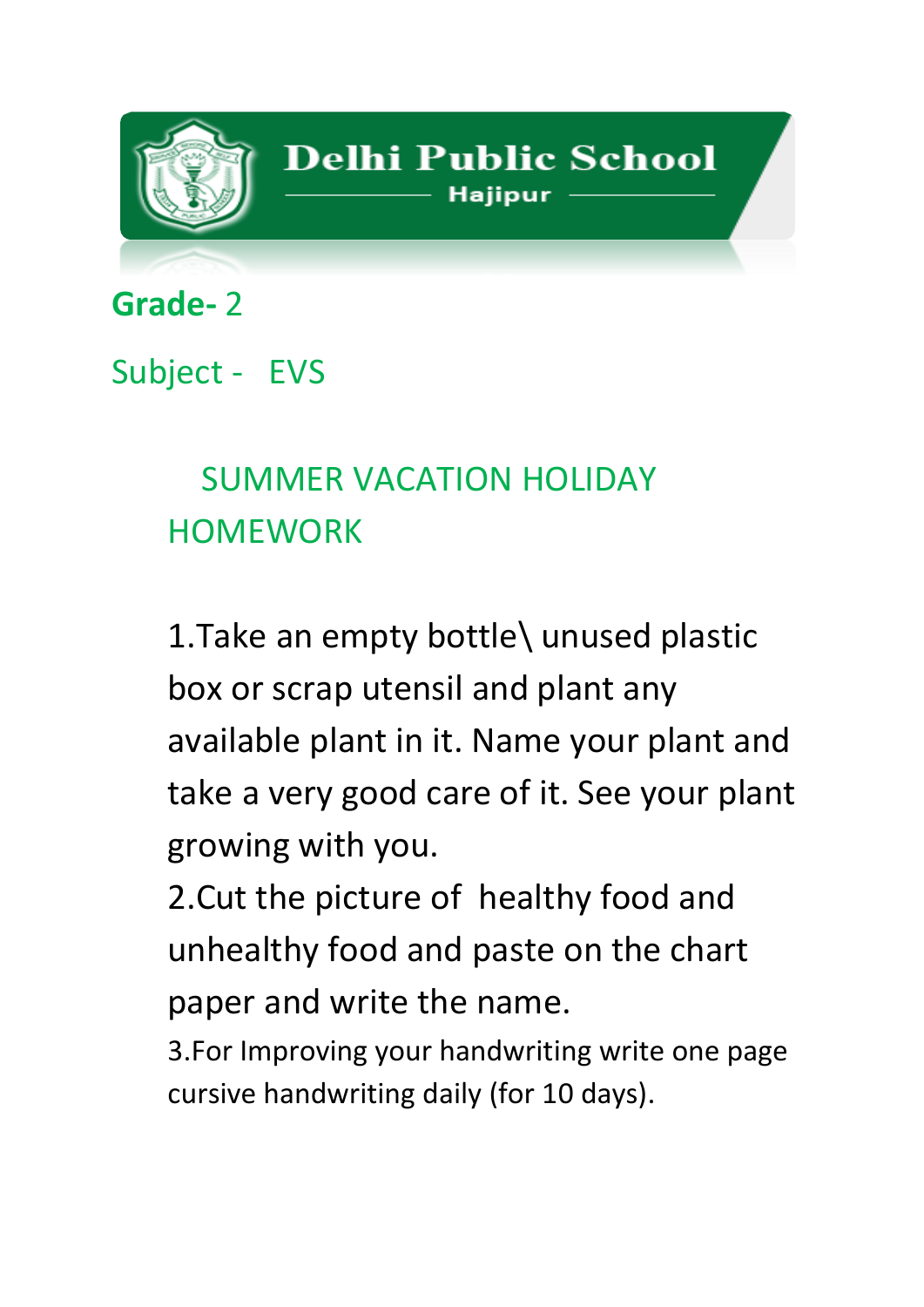

 **Summer Holiday Home work**

**Date-14/05/2022 subject- Hindi Grade-2 1. प्यारे बच्चों इस अवकाश मेंआप अपने माता- पपता के साथ ककसी भी museum or monument घ ू मने जाए और उससे आपने क्या सीखा और कौन सी वस्तु आपको अच्छी लगी, घर आकर अपने माता पपता की सहायता से अपनी हहिंदी कापी मेंएक लेख ललखे॥**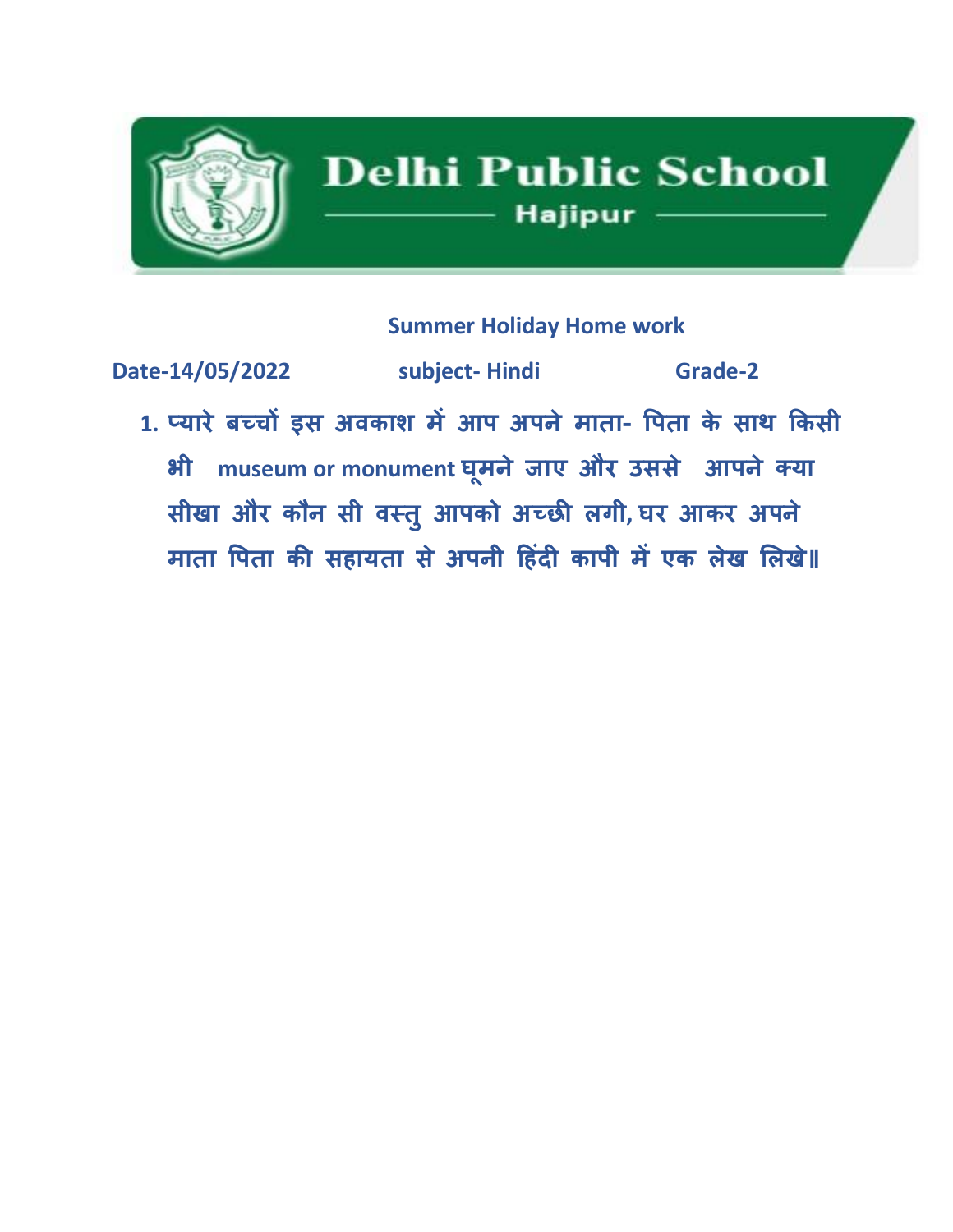

### **SUMMER BREAK HOLIDAY HOME WORK**

## **CLASS: II SUBJECT: MATHS DATE:15.05.2022**

**Activity 1: Make a poster to show the place value of 3 digits number. You can put any 3 digits number.**



**Activity 2: CRAFT: Make a model of Even and Odd Street display on chart paper. Colour it as shown below.**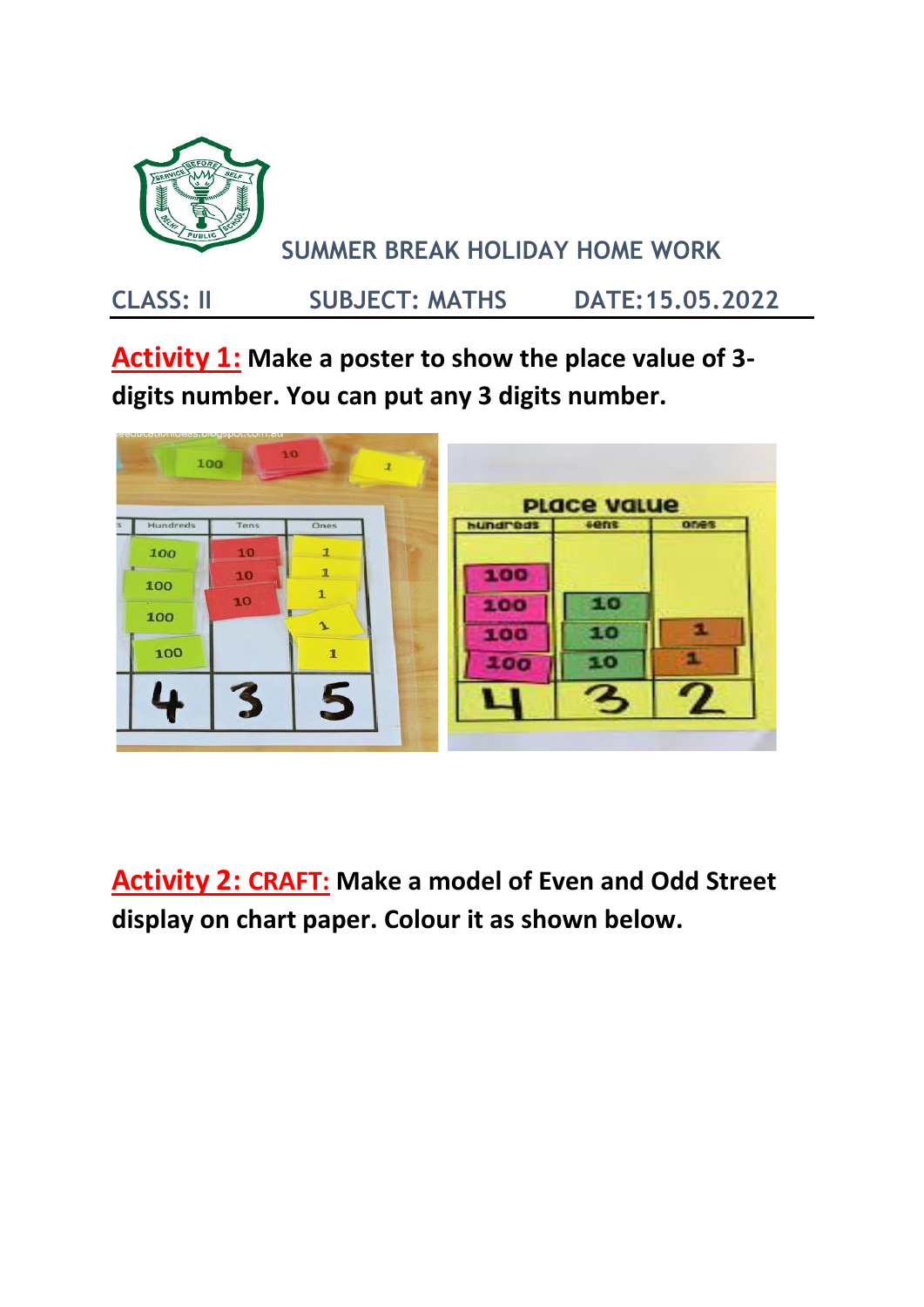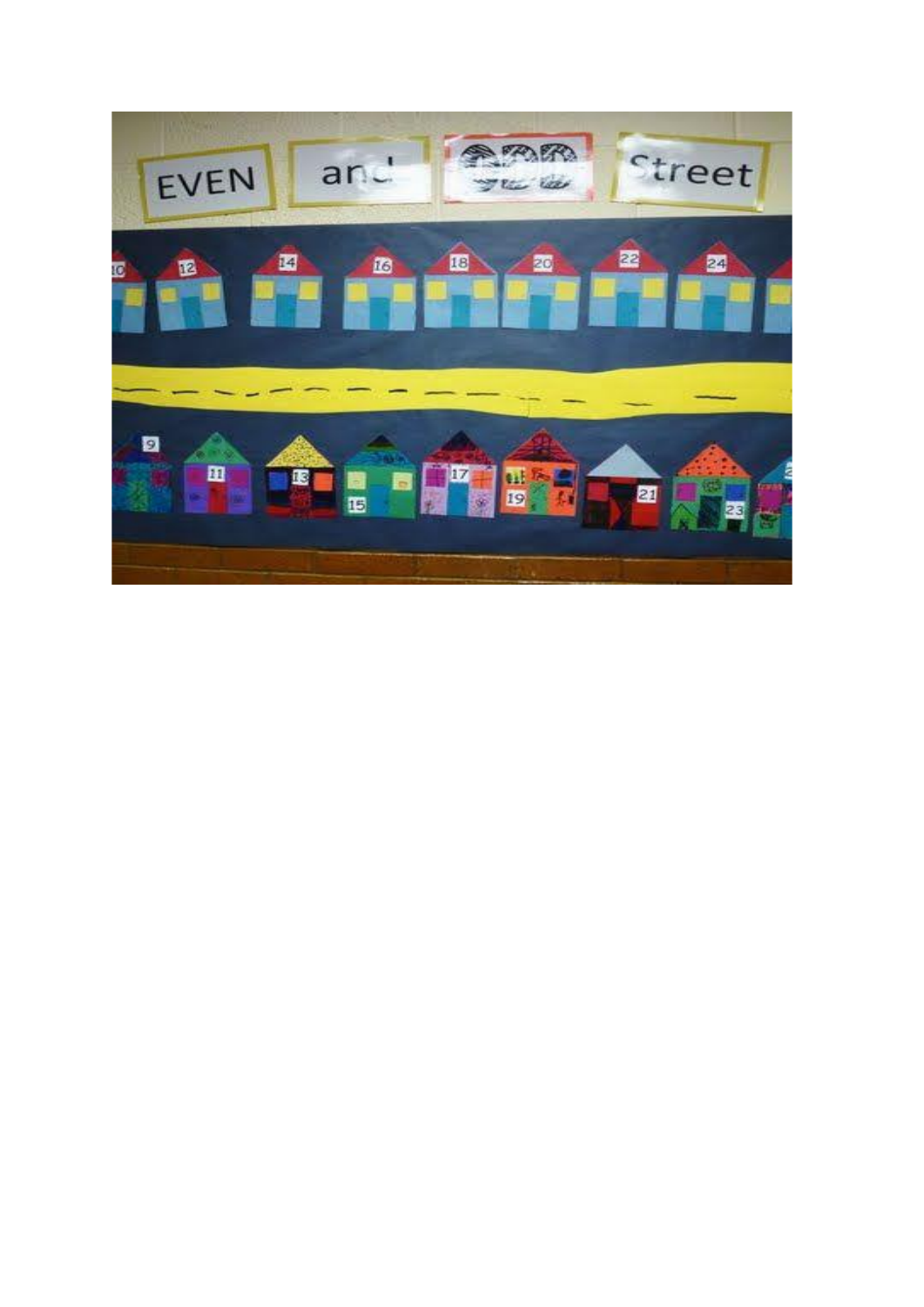## **Activity 3: Write the ordinal numbers according to the position of the vehicles.**



- **5. 4 th in line is the\_\_\_\_\_\_\_\_\_\_\_\_\_\_\_\_\_\_\_\_**
- **6. Second in line is the\_\_\_\_\_\_\_\_\_\_\_\_\_\_\_\_**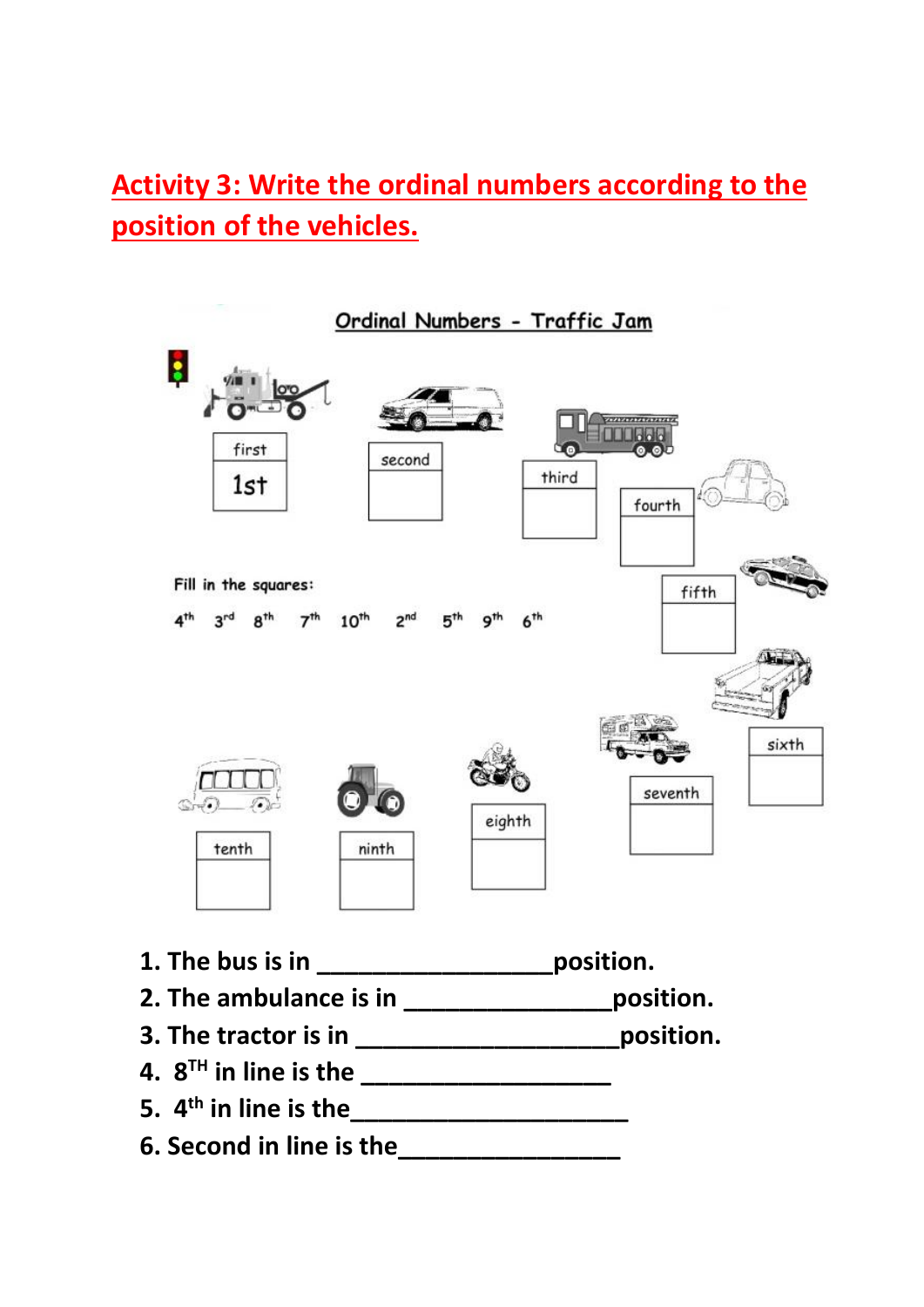**Activity 4: Mental Maths.** 

**1) Write the number that is 100 more than 185.** 

**Ans: \_\_\_\_\_\_\_\_\_**

**2) How many tens make 1 hundred?** 

**Ans: \_\_\_\_\_\_\_\_\_\_** 

**3) What must be added to 75 to get 100?** 

**Ans: \_\_\_\_\_\_\_\_\_\_\_**

**4) If today is 1st June, then yesterday was?**

**Ans: \_\_\_\_\_\_\_\_\_\_\_**

**5) A mobile cost ₹250. What will be the cost of 2 such mobiles?** 

Ans: \_\_\_\_\_\_\_\_\_\_\_

### **Activity 5: Solve the given sums.**

$$
24 + 13 = \square
$$
  
57 - 22 = \square  
72 - 11 = \square  
33 - 11 = \square  
35 + 24 = \square  
71 + 19 = \square